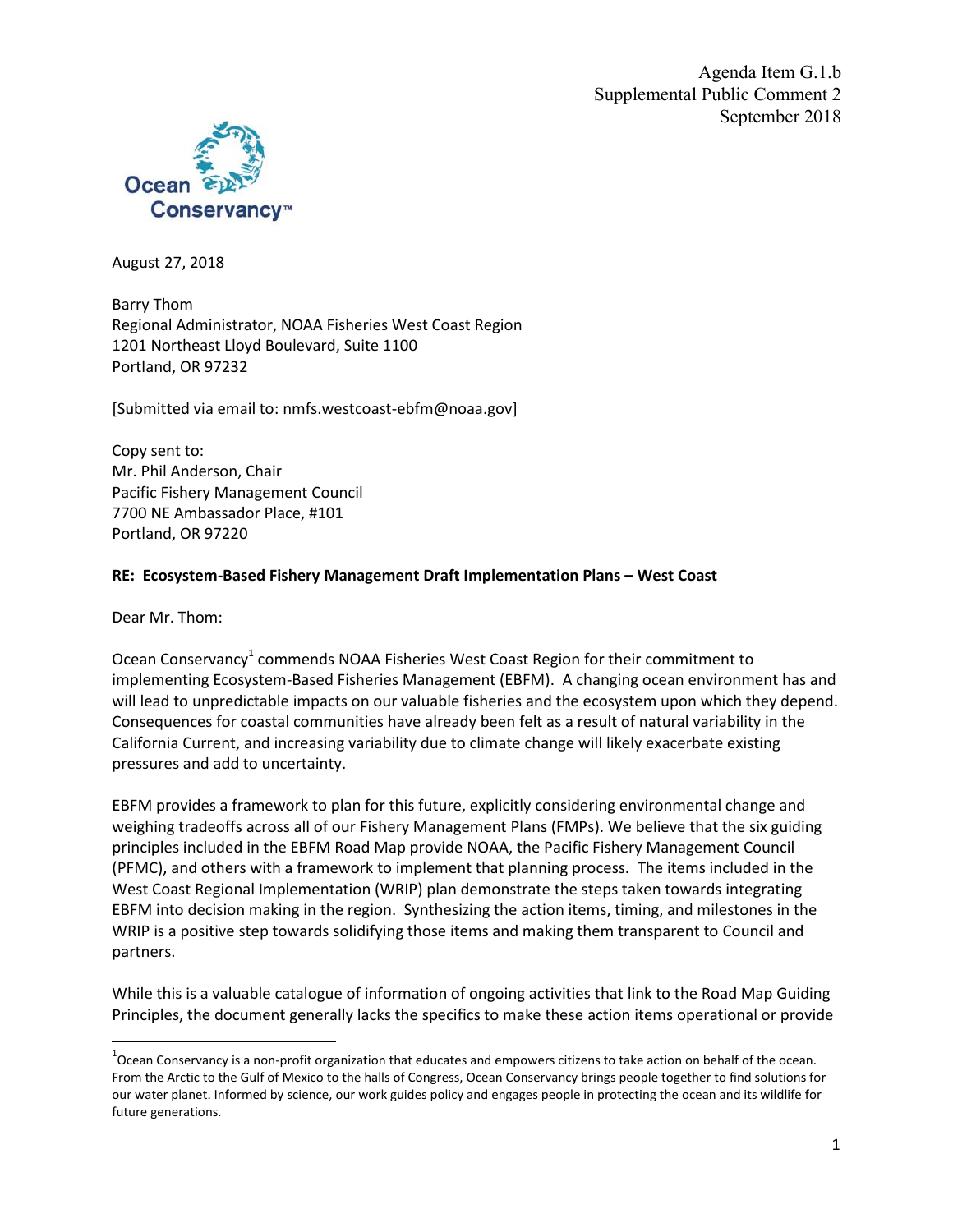benchmarks of accountability. Further, this document should more clearly delineate the timing of each action item, emphasizing medium and long terms goals, and target completion dates for preexisting and future activities. Disappointingly, some action items were excluded altogether from the WRIP.

In order to improve this document and make it actionable and accountable we recommend the following:

- 1) Add important action items that were not included from the Road Map
- 2) Improve action items that were included to be more specific and actionable
- 3) Restructure the implementation plan to clearly delineate milestones that have been completed, are in progress, and are planned
- 4) Increase public participation

#### **1) Add important action items that were not included from the Road Map**

We identified a total of 21 Road Map action items that were excluded from the WRIP. While not every item identified in the national Road Map will be necessary or appropriate for action via the WRIP at this time, excluding these items risks them being dropped from future consideration. We recommend instead that the WRIP include all action items, even those not currently in progress, within the document and in the summary tables. Where those items are potentially redundant to other action items they should be cross referenced.

The following list is a partial selection of items included in the national Road Map but excluded from the WRIP. We believe these highlighted items would be particularly beneficial and applicable to the West Coast region and the PFMC; for many of these, work is already ongoing:

- *1a6: Continue to explore tradeoffs in the context of EBFM issues and relevant statuary mandates.* Given that exploring tradeoffs is the central purpose of EBFM, we recommend that this is included in the WRIP. Included here as part of the engagement section of the Road Map, this especially highlights the need for stakeholder participation as a central tenant of EBFM.
- *3a3: Ensure more integrated, systematic risk assessments, which could be used to coordinate regional NEPA analysis.*
- *4a2: Development of an EBFM analytic toolbox that includes ecosystem modeling tools and best practices.* NOAA is making strides to better understand our ecosystem through new science and advanced modeling. Compiling these tools in a toolbox is an important effort to drive usage of these models by both scientists and managers and to share science and best practices nationally.
- *5a1: Delineate, evaluate, and explore best practices for estimating and using systemwide or aggregate group harvest limits, ecosystem production measures, and other ELRPs, to inform management decisions.* West Coast region scientists and managers are national leaders in the exploration of Ecosystem Level Reference Points (ELRPs) and how to apply these types of EBFM approaches to management.
- *5b1: Develop and track fishery stock status indices that denote when ecosystem considerations are used.* Tracking the use of ecosystem considerations within stock assessments and/or other single species stock status indicators is low-resource and high-value. Knowing how and when how ecosystem information is being used will help monitor implementation and facilitate sharing best practices within and across regions.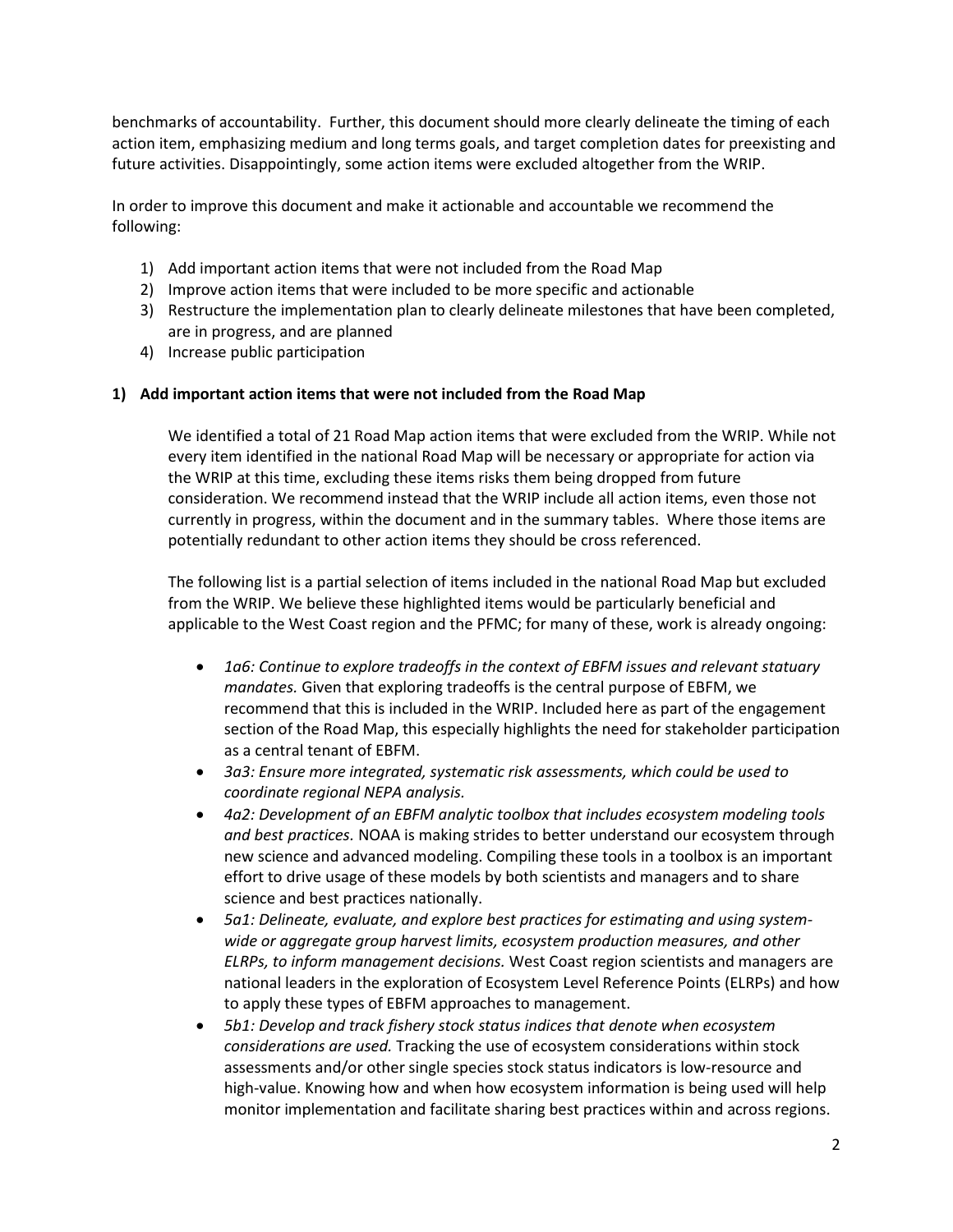- *5c3: Evaluate the ecosystem effects of offshore aquaculture*. Aquaculture has emerged as a top priority of the Department of Commerce. As science and policy develops, ensuring that the implications on wild fisheries and other trust resources are explored is crucial. Taking an ecosystem approach to aquaculture, one that considers the environment and people, should be non-optional.
- *6a1: Evaluate and track ecosystem level reference points to access change in ecosystem resilience.* The West Coast region currently tracks and reports on a number of ecosystem indicators. As part of this work, reference points associated with indicators can serve as warnings to managers about the changing state of the ecosystem and its components, and West Coast scientists are working to find these points. As they emerge, they should be incorporated into management.

Excluding these items has the combined effect of leaving out important components of EBFM, effectively deprioritizing their importance and risking them being passed over in future documents. Including all of the items, even those that are not currently being prioritized by the region, provides a measure of accountability for the public by providing a formal document that explains the intentions of the NMFS West Coast Region, and is helpful in identifying future work.

# **2) Improve actions item that were included to be more specific and actionable**

# *Action Item 1a3 – Developing best practices where there are overlapping jurisdictions*

The West Coast region should be commended for their existing coordination with states and tribes. As new challenges like climate change and shifting stocks affect our fisheries, new approaches and protocols may need to be established to ensure jurisdictional barriers do not impede our existing system of precautionary management and growing ability to implement EBFM. As such, we recommend this section better reflect these coming challenges by proactively committing to address them, not on an "as requested" basis, as outlined in the WRIP.

# *Guiding principle 2 (action items 2a1, 2a2, 2a4, and 2b2) – Advance our understanding of ecosystem processes.*

This directive is perhaps the most pertinent as it embodies the current state of EBFM as we aim to understand how ecosystem processes link to the fisheries management actions. Action item 2a1 calls for "advancing resources to conduct scientific investigations to answer such questions and inform EBFM. However, this call for advancing resources occurs during a trend toward level or decreasing budgets and declines in federal staffing." We acknowledge that resources are limited; yet, the EBFM policy serves as a directive to implement the guiding principles contained within it. Transitioning to an ecosystem approach will require balancing short-term resource demands with long-term planning, a central tenant of EBFM and ultimately to ensure healthy fisheries and a healthy ecosystem in the future.

Beyond providing resources to have "robust, innovative, Internationally-recognized science programs to support management" (the stated goal of guiding principle 2) developing and maintaining core data and information streams as well as capacity building for end-to-end ecosystem studies is critical (action items 2a4 and 2a2). We support the maintenance of these data streams as outlined by the WRIP; however, conducting a gap analysis is not a sufficient plan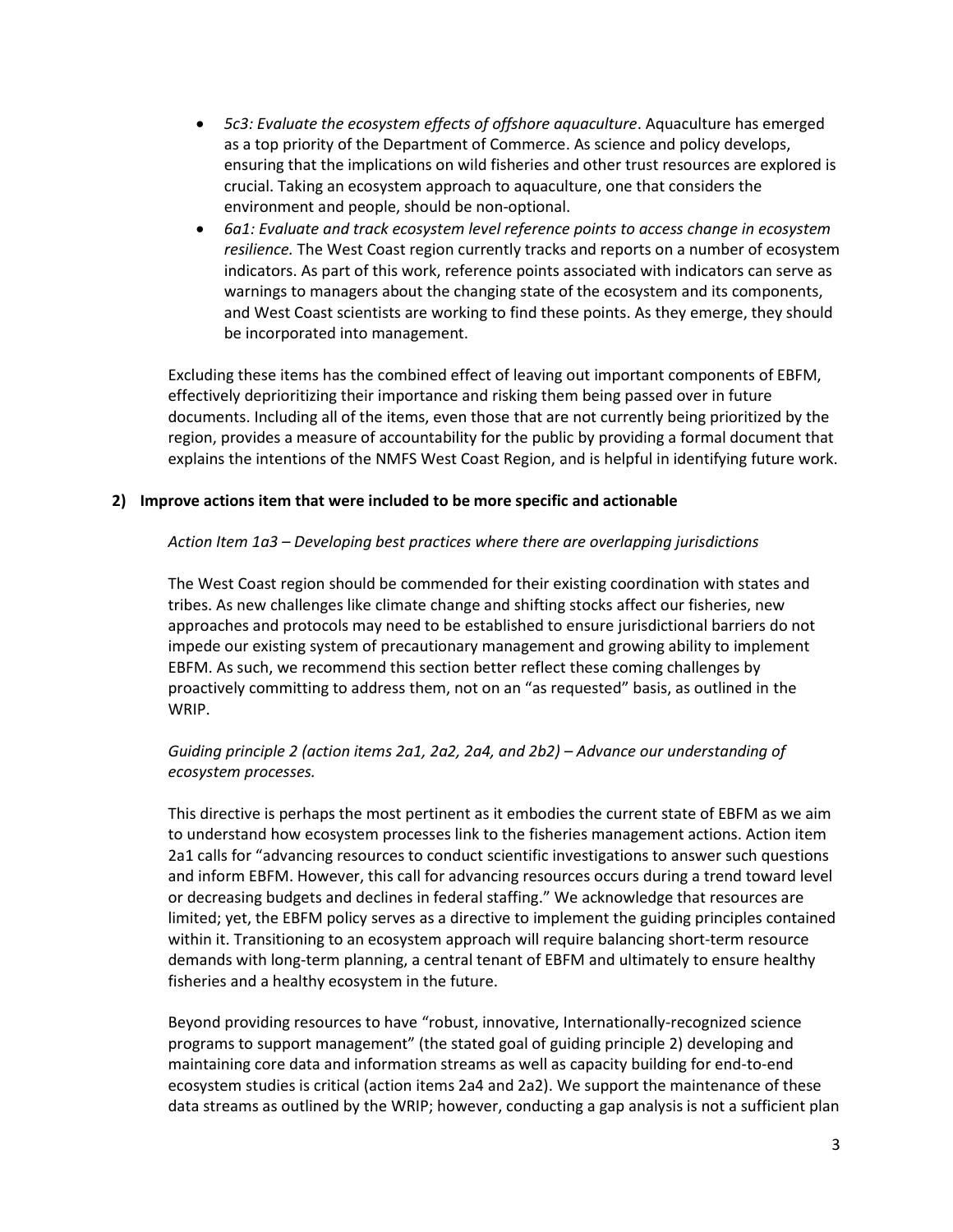to address building end-to-end ecosystem studies. We recommend a commitment to conduct an appropriate number of such studies during the lifetime of the WRIP.

# *Guiding principle 3 (action items 3a1, 3a2, 3b1, 3b2, and 3b3) – Prioritize vulnerabilities and risks to ecosystem and their components.*

Again, the Fishery Science Centers should be commended on their current work to identify vulnerabilities and risks associate with habitat, climate change, and communities. However, the milestones presented in the WRIP represent work that is currently being done, or projects that are vague and/or only minimally address their corresponding Road Map action item. Evaluating risks to managed species and the ecosystem is important and continues to be highlighted by NOAA IEA as a critical part of EBFM. We recommend providing specifics across these milestones, and enhancing this section with additional milestones that help achieve the action items and the overreaching stated goal of evaluating the majority of main risks, including climate change, and for all of our managed species.

# *Guiding principle4 (4a1, 4a3, 4a4, 4b1, and 4b2) – Explore and address tradeoffs within an ecosystem*

Generally the milestones included in this section are not milestones but rather a note to continue ongoing work. While this work is valuable, important, and should be continued, the lifetime of the WRIP provides an opportunity to do more. Additionally, most do not achieve the goal of the section – exploring and including tradeoffs within an ecosystem. Only one milestone, C*ontinue developing and exploring productivity-based control rules in the California Current Atlantis ecosystem model*, could potentially consider tradeoffs across FMPs. Considering tradeoffs is a key principle and purpose of EBFM and the intent of this section. We recommend further focusing on actions that help managers do this by prioritizing modeling efforts that facilitate analyzing trade-offs, and committing to developing system-level MSEs as envisioned by action item 4b1.

# *Guiding principle 5 (action items 5a2, 5b3, 5b4, 5c1, and 5c5) – Incorporate ecosystem considerations into management advice*

Similar to the above, the milestones presented are useful but not sufficient to meet the stated Road Map actions items. NOAA science is interesting on its own but only becomes meaningful when used. Managers, especially on the West Coast, are interested in using ecosystem science and approaches to manage their fisheries, thus these action items should especially be prioritized and enhanced. For example, action item 5b3, *Identify best practices for incorporating ecosystem considerations into management decisions,* is currently only addressed by a milestone to continue participating in a working group and to incentivize partnerships between ecosystem scientists and stock assessment authors. These are useful but an unacceptably low bar for a five-year plan if the action item is to be met.

### **3) Restructure the implementation plan to clearly delineate milestones that have been completed, are in progress, and are planned.**